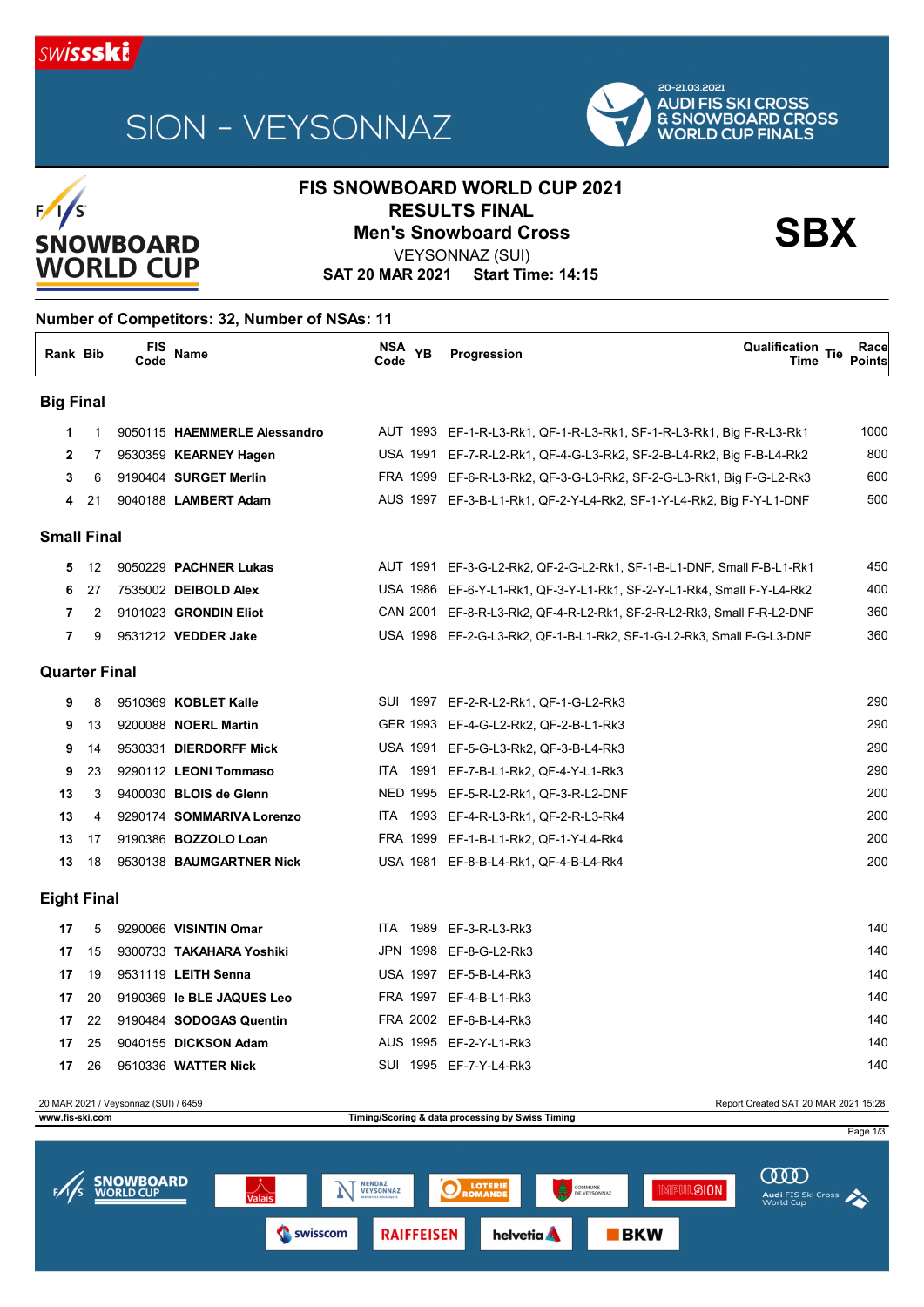

 $F/1/s$ 

SNOWBOARD<br>WORLD CUP

# SION - VEYSONNAZ



Chief of Results

LEITNER Stefan (FIS)

## **FIS SNOWBOARD WORLD CUP 2021 RESULTS FINAL<br>Men's Snowboard Cross Sandward Cross**<br>Men's Snowboard Cross

**SAT 20 MAR 2021 Start Time: 14:15** VEYSONNAZ (SUI)

| Rank Bib |     | <b>FIS</b><br>Code | Name                     | NSA <sub>YB</sub><br>Code | Progression            | <b>Qualification Tie</b><br>Race<br><b>Points</b><br>Time |
|----------|-----|--------------------|--------------------------|---------------------------|------------------------|-----------------------------------------------------------|
| 17       | 32  |                    | 9200120 BECKHAUS Leon    |                           | GER 1998 EF-1-Y-L4-Rk3 | 140                                                       |
| 25       | 10  |                    | 9050216 DUSEK Jakob      |                           | AUT 1996 EF-7-G-L3-Rk4 | 60                                                        |
| 25       | -11 |                    | 9490143 EGUIBAR Lucas    |                           | ESP 1994 EF-6-G-L2-Rk4 | 60                                                        |
| 25       | 16  |                    | 9200081 <b>BERG Paul</b> | <b>GER 1991</b>           | EF-1-G-L2-Rk4          | 60                                                        |
| 25       | 24  |                    | 9100166 HILL Kevin       |                           | CAN 1986 EF-2-B-L4-Rk4 | 60                                                        |
| 25       | 28  |                    | 9050245 PICKL David      |                           | AUT 1997 EF-3-Y-L4-Rk4 | 60                                                        |
| 25       | 29  |                    | 9050168 LUEFTNER Julian  |                           | AUT 1993 EF-4-Y-L4-DNF | 60                                                        |
| 25       | 30  |                    | 9050218 HAEMMERLE Luca   |                           | AUT 1996 EF-5-Y-L1-Rk4 | 60                                                        |
| 25       | -31 |                    | 9290155 GODINO Michele   | ITA.                      | 1992 EF-8-Y-L1-DNF     | 60                                                        |

Technical Delegate

LANGELIER Dominique (CAN) #4047

| Jury                               |                               |            | <b>Technical Data</b> |                  |
|------------------------------------|-------------------------------|------------|-----------------------|------------------|
| <b>FIS Technical Delegate *Va*</b> | <b>LANGELIER Dominique</b>    | <b>CAN</b> | <b>Course Name</b>    | L Ours           |
| FIS Race Director *Va*             | <b>BEIER Uwe</b>              | <b>FIS</b> | <b>Start</b>          | 2240m            |
| Referee *Va*                       | <b>SCHIAVON Alberto</b>       | <b>FIS</b> | <b>Finish</b>         | 2060m            |
| <b>Chief of Competition</b>        | <b>FRAGNIERE Jean-Edouard</b> | SUI        | <b>Vertical Drop</b>  | 180 <sub>m</sub> |
| <b>Officials</b>                   |                               |            | Length                | 1030m            |
| <b>Referee</b>                     | <b>GILANFARR Philip</b>       | <b>USA</b> | Number of Elements    | 44               |
| Video Controller                   | SCHIAVON Alberto              | <b>FIS</b> |                       |                  |
| <b>Technical Adviser</b>           | <b>WALDSPURGER Dieter</b>     | SUI        |                       |                  |
| ∣Course Adviser                    | <b>SCHIAVON Alberto</b>       | <b>FIS</b> |                       |                  |
| <b>Chief of Course</b>             | SIERRO Jean-Paul              | SUI        |                       |                  |
| <b>Course Designer</b>             | <b>THOENI Manfred</b>         | AUT        |                       |                  |
| ∣ Course Builder                   | <b>MAIN Todd</b>              | <b>NZL</b> |                       |                  |
| ∣ Course Setter                    | <b>BEIER Uwe</b>              | <b>FIS</b> |                       |                  |
|                                    |                               |            |                       |                  |

| l Forerunners        |     |                              |            |                       |     |
|----------------------|-----|------------------------------|------------|-----------------------|-----|
| 172 - QUEYREL Alexia | FRA | 94 - PIETRZYKOWSKI Sebastian | <b>GER</b> | 81 - HUGHES Jarryd    | AUS |
| 191 - LUBASCH Nicola | SUI | 92 - BITSCHNAU Pascal        | SUI        | 93 - COEVOETS Robbert | SUI |